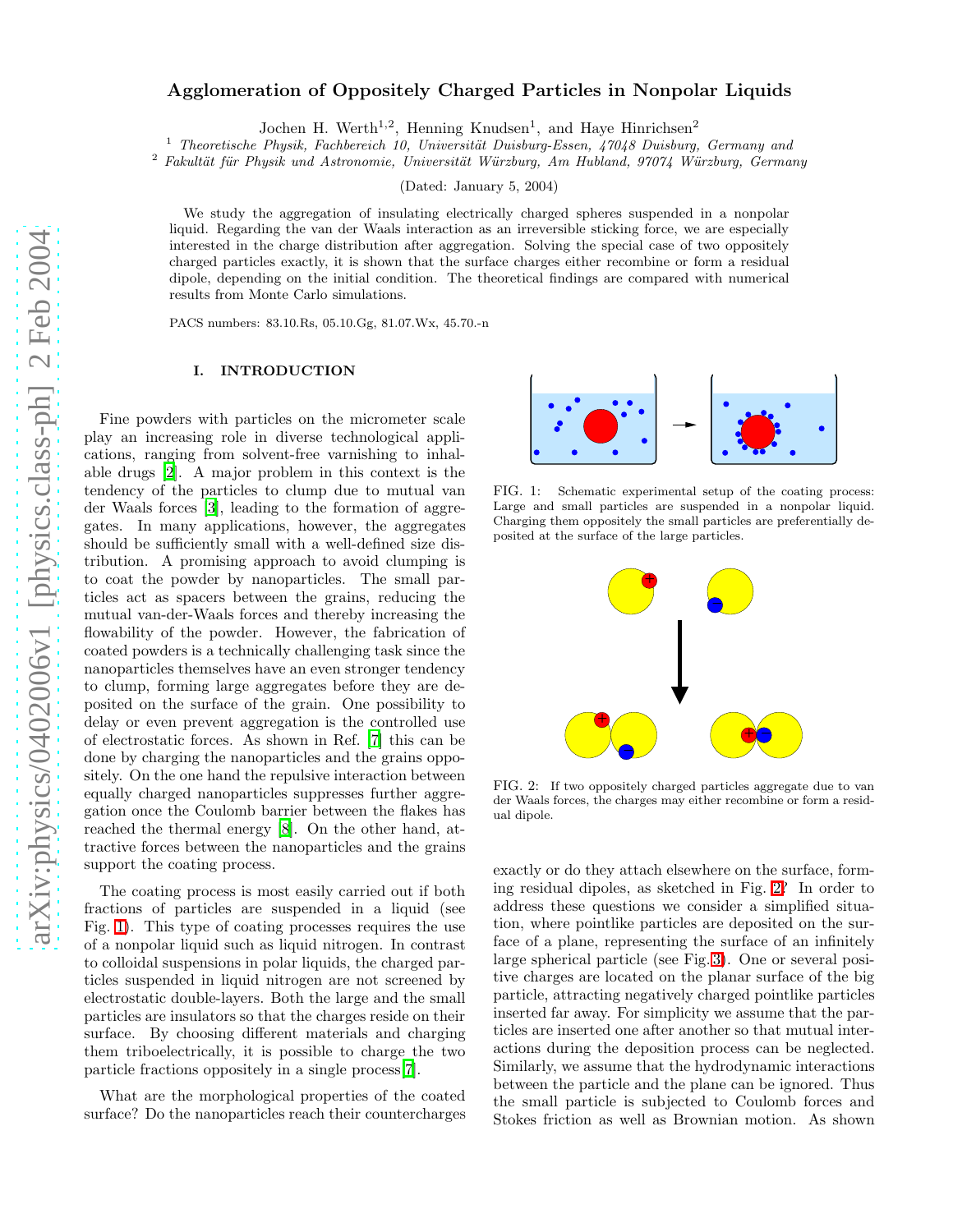

<span id="page-1-0"></span>FIG. 3: Simplified model for electrostatically supported coating: A negatively charged pointlike particle is attracted by a positive charge located at the planar surface of an infinitely large spherical particle.

in Ref. [\[8\]](#page-8-3), the damping time of suspended nanoparticles is so short that on the time scale relevant for the coating process their motion can be assumed as overdamped, i.e., inertia can be neglected. The van der Waals interaction is interpreted as a purely adhesive force, i.e., once a particle touches the surface of the large particle it sticks irreversibly.

In this study we show that a certain fraction of the particles exactly reach and compensate their countercharges. The remaining particles are distributed around the charges, partly decaying with distance, partly as a constant background. The fraction that exactly reaches the countercharges is determined by the interplay between the magnitude of the charges, the density of the charges, and the diffusion constant. It can be used as a measure to what extent a predefined structure of positive charges at the surface survives during the coating process.

#### II. THEORETICAL PREDICTIONS

### A. Formulation of the problem

In order to study the deposition process analytically, one has to solve the equation of motion of the particle subjected to Coulomb forces, Stokes friction, as well as Brownian motion. We work in the overdamped limit which can be justified as follows. On the one hand, the viscous motion of the particle decays exponentially on a time scale

$$
t_{\rm relax} = \frac{m}{6\pi\eta a},\tag{1}
$$

where  $\eta$  is the viscosity of the fluid, a is the particle radius, and m the particle mass. On the other hand, the typical time scale for a particle to diffuse thermally by its own diameter is given by

$$
t_{\text{diff}} = \frac{18\pi\eta a^3}{k_B T}.
$$
 (2)

As shown in Ref. [\[8](#page-8-3)], under typical experimental conditions in liquid nitrogen  $t_{relax}$  is always much smaller than  $t_{\text{diff}}$ , even if the particles are as small as 1 nm. Therefore, on time scales larger than  $t_{\text{diff}}$ , the particle performs a random walk guided by the balance of Coulomb forces and Stokes friction. Such a motion can be described by the Langevin equation

<span id="page-1-1"></span>
$$
\frac{\partial}{\partial t}\vec{r} = \frac{\vec{F}_C(\vec{r})}{6\pi\eta a} + \vec{\xi}(t) , \qquad (3)
$$

where  $\vec{r}$  is the position of the particle,  $\vec{F}_C(\vec{r})$  is the Coulomb force acting on it, and  $\vec{\xi}(t)$  is a white Gaussian noise with the correlations

$$
\langle \xi_i(t)\xi_j(t')\rangle = \frac{k_B T}{3\pi \eta a} \,\delta_{ij} \,\delta(t-t'). \tag{4}
$$

Equivalently, one may formulate the problem in terms of a Fokker-Planck (FP) equation [\[1](#page-8-4)], which describes the temporal evolution of the probability distribution  $P(\vec{r}, t)$ to find the particle at point  $\vec{r}$  and time t. The FP equation has the form

$$
\frac{\partial}{\partial t}P(\vec{r},t) = -\vec{\nabla}\cdot\vec{j}(\vec{r},t)\,,\tag{5}
$$

where

$$
\vec{j}(\vec{r},t) = -D\vec{\nabla}P(\vec{r},t) + \vec{v}(\vec{r})P(\vec{r},t)
$$
(6)

is the probability current,  $D$  the diffusion constant, and

$$
\vec{v}(\vec{r}) = -\frac{q^2\vec{r}}{24\pi^2 \varepsilon \varepsilon_0 \eta a r^3} = -\frac{Q}{r^2} \frac{\vec{r}}{r}
$$
(7)

is the particle velocity in the overdamped limit.

Rescaling space and time by

<span id="page-1-2"></span>
$$
\vec{r} \to \frac{Q}{D} \vec{r}, \qquad t \to \frac{Q^2}{D^3} t \tag{8}
$$

and suppressing the arguments  $\vec{r}, t$  we obtain the parameter-free dimensionless equation

$$
\frac{\partial}{\partial t}P = \nabla^2 P - \vec{\nabla}P \cdot \vec{u} - P(\vec{\nabla} \cdot \vec{u})\tag{9}
$$

<span id="page-1-3"></span>where  $\vec{u} = -\vec{r}/r^3$ .

### B. Solution of the Fokker-Planck equation

In what follows we consider a pointlike particle inserted at a finite distance  $z=L$  from the plane with random coordinates  $x$  and  $y$ , as shown in Fig. [4.](#page-2-0) The particle diffuses guided by the Coulomb force until it touches the wall at  $z=0$ , where it sticks irreversibly. Our aim is to compute the probability distribution  $\rho(r)$  for the particle to touch the wall at a distance  $r = \sqrt{x^2 + y^2}$ . To this end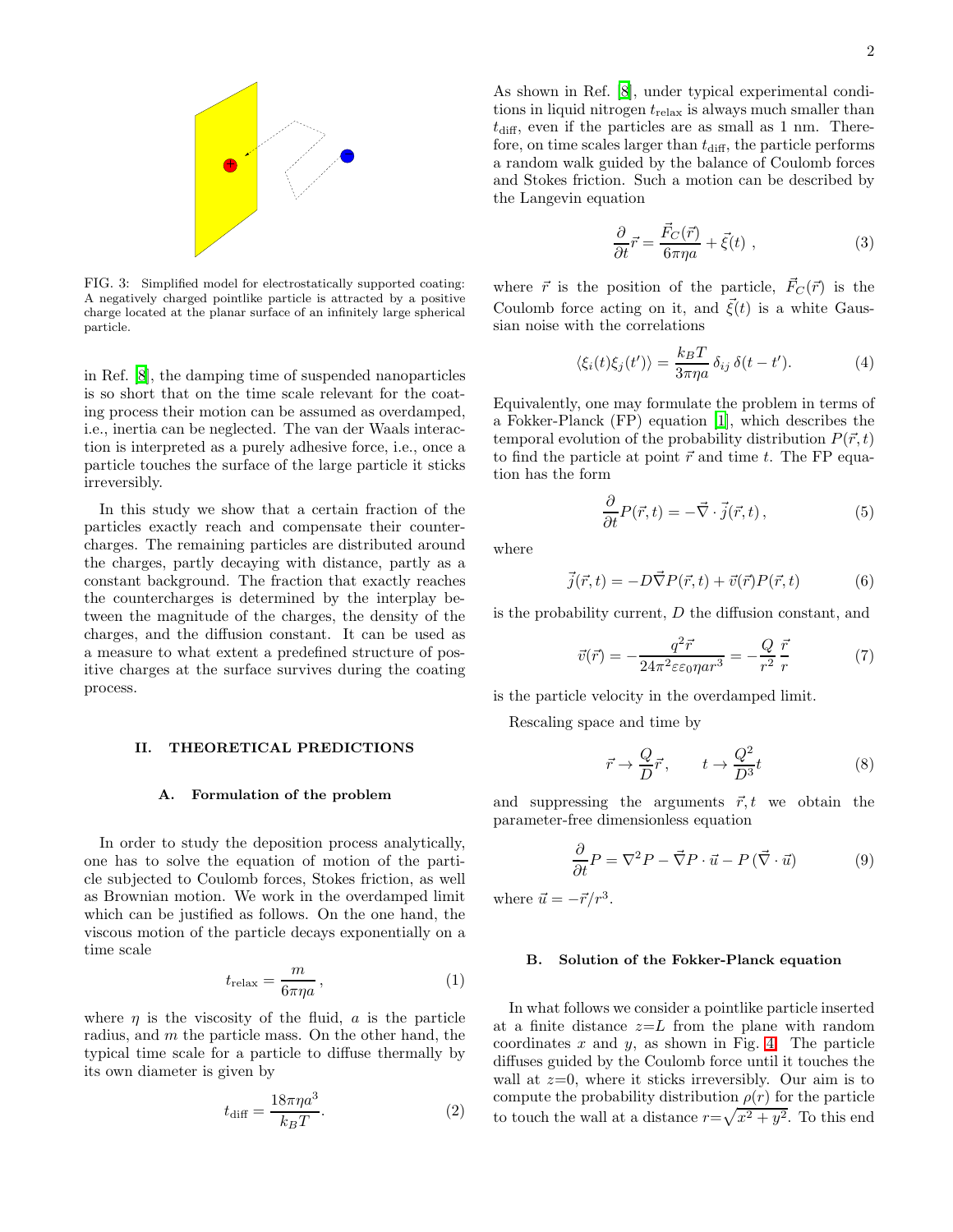

<span id="page-2-0"></span>FIG. 4: A thermally diffusing particle inserted randomly at finite distance  $z=L$  is attracted by the target charge at the origin. Once the particle touches the target plane  $z=0$ , which represents the large particle to be coated, it sticks to its surface due to van-der-Waals forces. The single-particle problem can be recast as a quasistationary flow of a large number of particles inserted continously along the source plane which are removed whenever they touch the target plane.

<span id="page-2-3"></span>we consider the problem as a *quasi-stationary* process, where many particles are continuously introduced at the source plane  $z=L$  and removed at the target plane  $z=0$ (see Fig. [4\)](#page-2-0). Thus the probability distribution  $P_s(\vec{r})$  to find a particle at position  $\vec{r}$  is a solution of the stationary FP equation

$$
\nabla^2 P_s - \vec{\nabla} P_s \cdot \vec{u} - P_s(\vec{\nabla} \cdot \vec{u}) = 0 \tag{10}
$$

together with the boundary condition

$$
P_s(\vec{r})|_{z=0} = 0 \tag{11}
$$

and an appropriate source term at  $z=L$ . Taking the limit  $L \to \infty$  this problem can be solved exactly in two (2D) and three (3D) spatial dimensions (see Appendices [A](#page-6-0) and [B\)](#page-7-0). In the original variables the stationary probablity distribution is given by

<span id="page-2-2"></span>
$$
P_s(\vec{r}) = \begin{cases} z & \text{in } 2\text{D} \\ z(1 + 1/2r) & \text{in } 3\text{D} \end{cases}
$$
 (12)

The probabilitiy current in 2D is given by

$$
\vec{j} = -\vec{e}_z - z\vec{r}/r^3 = \begin{pmatrix} -xz/r^3 \\ -1 - z^2/r^3 \end{pmatrix} , \qquad (13)
$$

while in 3D one arrives at a more complicated expression

$$
\vec{j} = -\left(1 + \frac{1}{2r}\right) \begin{pmatrix} 0\\0\\1 \end{pmatrix} - \frac{(1+r)}{2} \frac{z}{r^4} \begin{pmatrix} x\\y\\z \end{pmatrix} . \tag{14}
$$

Remarkably, in both cases the vector field  $\vec{j}(\vec{r})$  exhibits a separatrix between a region, where the flux lines reach



<span id="page-2-1"></span>FIG. 5: Flux lines of the vector field  $\vec{j}(\vec{r})$  in the x-z plane for the three-dimensional problem. The separatrix between flux lines terminating at the target charge and those terminating elsewhere at the wall is represented as a bold line. In the two-dimensional case one obtains a qualitatively similar flow field.

the target charge at the origin, and another region, where they terminate elsewhere on the surface (see Fig. [5\)](#page-2-1). As shown in Appendix [C](#page-7-1) it is even possible to calculate the separatrix exactly. Note that the flux lines and the actual trajectories of the particles have a different meaning.

<span id="page-2-4"></span>The density of particles  $\rho(r)$  reaching the wall at distance r from the target charge is proportional to the normal component of the flux  $j_z(\vec{r})|_{z=0}$ . As shown in Appendix [D,](#page-7-2) we obtain

$$
\rho(r) = \begin{cases} 1 + 2\delta(r) & \text{in } 2D \\ 1 + 1/2r + \frac{\pi}{2}\delta(r) & \text{in } 3D \end{cases} (15)
$$

Concerning the problem of several target charges, we note that in 2D the problem is still analytically solvable. For a given charge density  $\lambda(r)$  on the target line, the density of charges reaching the wall becomes

$$
\rho(r) = 1 + 2\lambda(r) \tag{16}
$$

This result stems from the fact that in 2D the stationary probability distribution  $P_s(\vec{r})=z$ , Eq. [\(12\)](#page-2-2), is independent of the charge position, or more generally, independent of the distribution  $\lambda$ . This can be verified by explicitly inserting the solution in Eq. [\(10\)](#page-2-3). The Laplacian  $\nabla^2 P_s$  vanishes so that the resulting equation becomes linear in the Coulomb potential that is contained in  $\vec{u}$ . The proposed solution for  $P<sub>s</sub>$  solves the equation for any point charge, and due to this linearity, it solves the equation for any charge distribution. In the physically more relevant three-dimensional case, however, we resort to numerical methods to study the effect of more charges.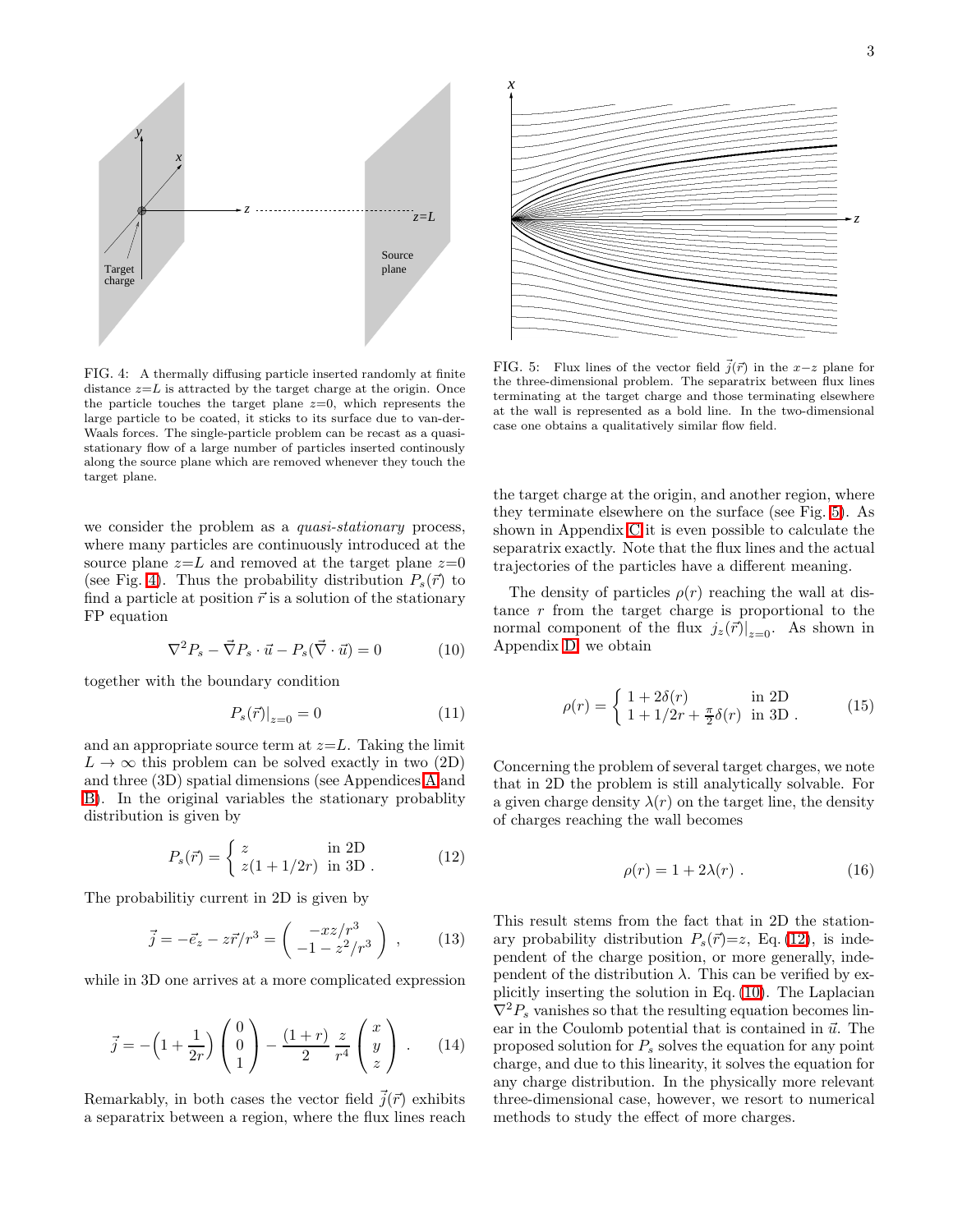

<span id="page-3-1"></span>FIG. 6: Boundary conditions in the numerical simulation: The picture shows a two-dimensional cut through the three-dimensional simulation setup. The x-axis points perpendicular to the shown plane towards the reader.

### III. NUMERICAL RESULTS

#### A. Implementation

The discretized equation of motion for a single particle can be derived from the Langevin equation [\(3\)](#page-1-1) and is given by

$$
d\vec{r} = -\frac{Q}{r^2}\frac{\vec{r}}{r}dt + \sqrt{2Ddt}\ \vec{\mathcal{R}} \tag{17}
$$

where  $Q = Dq^2/(8\pi\varepsilon\varepsilon_0 k_BT)$  is a constant containing the diffusion constant D, dielectric constant  $\varepsilon \varepsilon_0$ , particle charge q, and thermal energy  $k_BT$ .  $\overrightarrow{\mathcal{R}}$  is a vector of Gaussian distributed random numbers with unit variance, representing Brownian motion of the particle. As in the previous section, this equation can be made dimensionless by rescaling space and time by  $\vec{r} \rightarrow \frac{Q}{D} \vec{r}$  and  $t \to \frac{Q^2}{D^3}t$ , leading to

<span id="page-3-0"></span>
$$
d\vec{r} = -\frac{\vec{r}}{r^3}dt + \sqrt{2dt}\,\vec{\mathcal{R}}\tag{18}
$$

As in the FP equation [\(9\)](#page-1-2), no free parameter is left in this equation. Thus, apart from the units of space and time, the solution is universal. The numerical integration of Eq. [\(18\)](#page-3-0) can be performed easily for a large number of representations of the Brownian motion  $\vec{\mathcal{R}}$  and initial positions at the source plane on a workstation.

A two-dimensional cut through the three-dimensional simulation setup is shown in Fig[.6.](#page-3-1) One or several charges are fixed at the  $y$ -axis. Small particles start diffusing from the plane  $(-50 \le x, y \le 30, z = 5)$  towards the y-axis. In order to avoid diffusion of particles too far away from the interesting region, the simulation volume is confined by walls at  $x, y = \pm 70$  and  $z = +70$ . Particles touching this walls stick irreversibly.

### B. Comparision of numerical results and theoretical predictions

First we want to show that in case of a single charge fixed at the wall our numerical simulations reproduce the exact analytical solution. This has to be done, since the boundary conditions of our simulation setup (diffusing particles start from a plane with finite extent, not far away from the absorbing wall; additional absorbing walls confine the simulation space) are different from the boundary conditions of the Fokker-Planck-equation seen above.

By running the simulation without any attracting charges fixed at the walls (i.e. particles only diffuse) one can compare simulation results to the homogeneous distribution of particles on the wall one would expect from solving the FP equation without any attracting charge. The numerical results show a homogeneous distribution of particles hitting the wall in a sufficiently big region. However, approximately 14% of the particles hit the additional walls surrounding the simulation space, leading to a reduced influx of particles to the  $z=0$  plane. This will be taken into account in the following graphs by amplification of the incoming particle fluxes to compensate for this loss of particles.

In order to check the numerical results for the case of one attracting charge fixed at the wall, we calculate the influx of particles in a circular region of radius  $R$  around the attracting charge. From equation [\(15\)](#page-2-4), the influx is given by

$$
\int_{0}^{R} \left(1 + \frac{1}{2r}\right) 2\pi r dr + \frac{\pi}{2}\delta(r) = \pi R^{2} + \pi R + \frac{\pi}{2}.
$$
 (19)

Fig. [7](#page-4-0) shows the influx obtained in the simulation for different bin sizes  $R$  compared to the theoretical influx after subtraction of the homogeneous background influx. As one can see, both are in excellent agreement.

### C. Numerical results for serveral target charges

What changes, if serveral attracting charges are fixed at the wall? Fig. [8](#page-4-1) shows simulation results for up to four charges fixed at the wall. The dimensionless Langevin equation is now given by

$$
d\vec{r} = \sum_{i=1}^{n} -\frac{\vec{r} - \vec{r}_i}{(r - r_i)^3} dt + \sqrt{2dt} \ \vec{\mathcal{R}} \ , \tag{20}
$$

where  $n$  is the number of charges. The charges are always located on the y-axis, separated by a distance of two dimensionsal units. The boundary conditions are still the same as shown in Fig. [6.](#page-3-1) Fig. [8](#page-4-1) shows the density distribution of incoming particles in a small strip around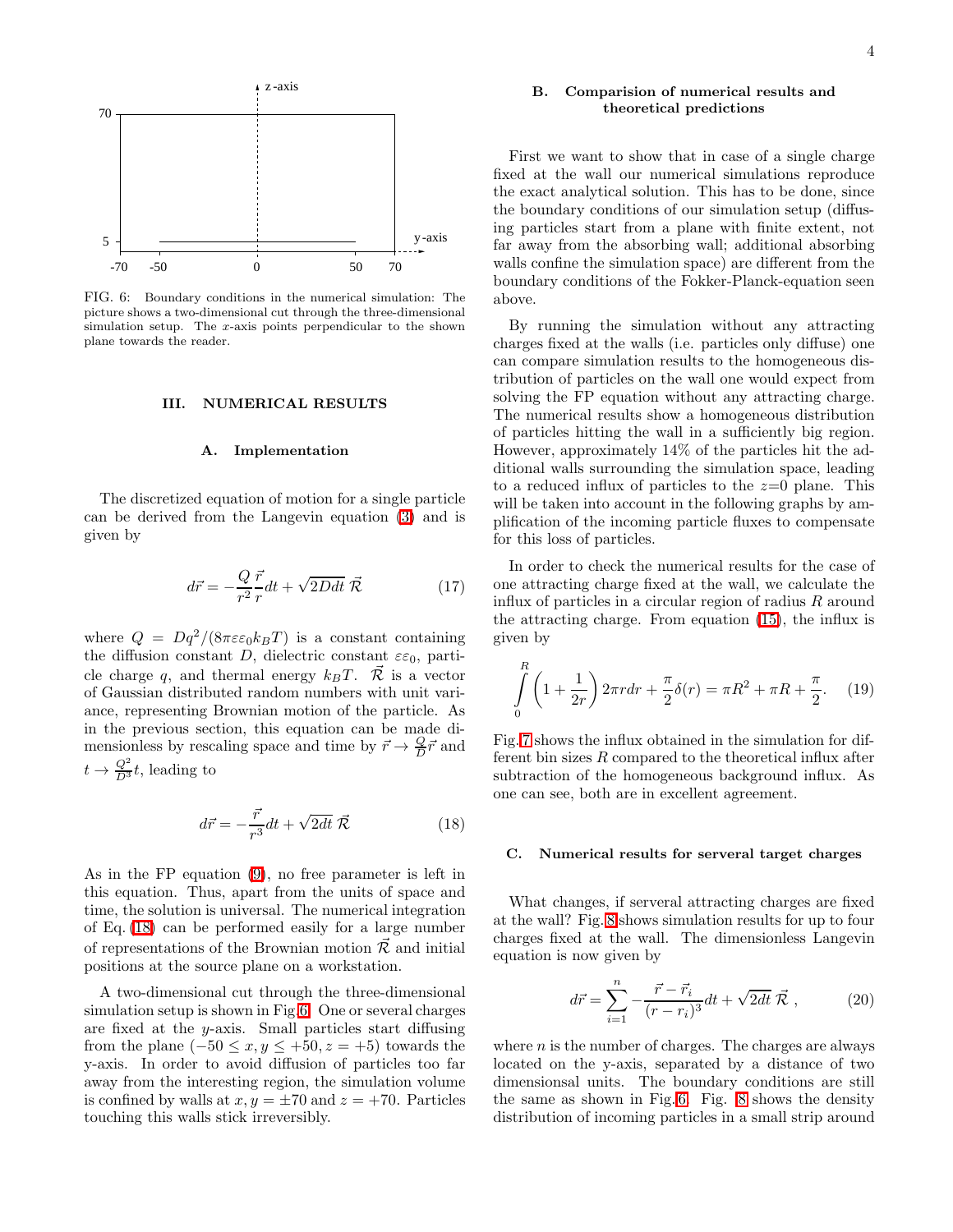

<span id="page-4-0"></span>FIG. 7: Influx of particles onto the wall within a circular shaped region around the fixed charge. The straight line represents the analytical solution:  $\frac{\pi}{2} + \pi R$ . In both cases, the constant background is subtracted.

the y-axis ( $|y| \leq 0.5$ ). In each graph the dark line shows simulation results, while the light curve is given by

$$
\rho(x = 0, y, z = 0) = 1 + \sum_{i=1}^{n} \frac{1}{2|y - y_i|},
$$
 (21)

where  $n$  is the number of charges fixed at the y-axis. As one can see, the assumed superposition of the  $1/r$ shoulders from the single charge solution fits suprisingly well, since this kind of superposition is not a solution of the FP-equation. However, one can see that in the case of three and four charges, the density of particles near the outer charges is slightly overestimated.

The relative strength of  $\delta$ -peaks for different numbers of charges is shown in Fig. [9.](#page-4-2) Again, this data is obtained by placing a circular bin around each charge location and extrapolating the strength of the delta peak from a vanishing bin radius. As one can see, the amplitude of the δ-peak grows by increasing the number of charges. Also, charges in the center of line always collect more particles than charges on the edge.

### D. Agglomeration of equally sized spherical particles

So far the limit of one infinitely large particle and one small particle was examined in detail. Now we address the other limit, namely two spherical particles of the same size.

The rotational degree of freedom must be taken into account when the two particles are of equal size. As for the translational degree of freedom, we assume that



<span id="page-4-1"></span>FIG. 8: Density profile of particle influx for one (a), two (b), three (c) and four (d) charges fixed on the y-axis. The bold curves show data from our simulations, the ligt curves are computed as described in the text.





<span id="page-4-2"></span>FIG. 9: Relative strenght of the delta peaks for one (1), two (2), three  $(3<sub>I</sub>$  for the inner,  $3<sub>II</sub>$  for the outer peak) and four  $(4<sub>I</sub>$  for the inner,  $4_{II}$  for the outer peak) charges.

the overdamped limit is valid also for the rotational motion. Again, the rotational motion can be described by a Langevin equation, i.e.,

$$
\frac{\partial}{\partial t}\phi = \frac{3M}{16\eta a^3} + \xi(t) , \qquad (22)
$$

where  $\phi$  describes the position of the charge relative to the  $z$ -axis,  $M$  is the excerted torque on the particle due to Coulomb forces, and  $\xi$  means the brownian rotational displacement.

When the system consists of two particles, each carrying one charge (of opposite sign), that are located at a specified point on the surface, then the Coulomb force gives a contribution to the rotation as well as to the translation of the particles. The Coulomb force tends to rotate the two particles so that the charges approach the common axis of the particles, the minimum distance.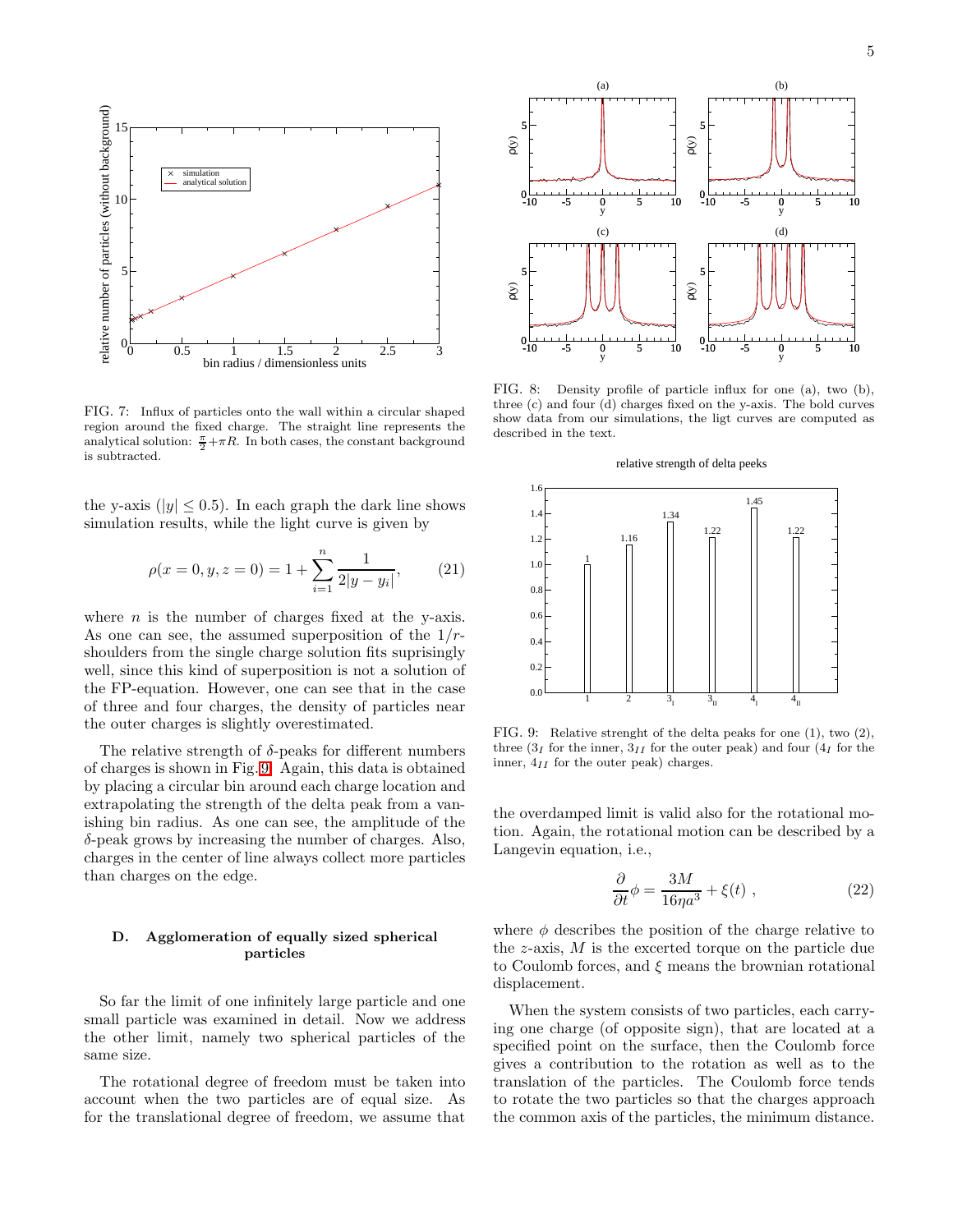

<span id="page-5-0"></span>FIG. 10: Agglomeration of two spherical particles: Average dipole strength in units of particle radii a as function of the particle radius in units of the Bjerrum length  $l_B$ . For particle radii bigger than the Bjerrum length, the position of charges during agglomeration is randomized due to Brownian rotation.

Rotational Brownian motion tends to randomize the orientation of the particles. This means that it is the relative strength of Coulomb force and Brownian motion that decide whether the two charges find each other upon the collision, or whether a permanent dipole pertains. The natural scale for Coulomb energy is the energy of the two charges two particle radii apart  $E_C = q^2/2a$ . Rotational Brownian motion is controlled by thermal energy, and if  $k_BT >> E_C$  the orientation of the particles is completely random when they collide. The average distance of the resulting dipole can in this case, by a simple numerical integration over the surfaces of the disks or the spheres, be calculated. The numerical values are: 2.26a (2D) and 2.33a (3D), i.e., slightly more than two particle radii. In the other limit of vanishing Brownian motion the average distance is of course zero. Further, a crossover in the average distance of the dipole is expected roughly at  $k_BT/E_C = 1$ . In colloidal sciences, the crossover between regions dominated by coulomb interaction on the one hand and by thermal diffusion of particles on the other hand is often determined by the Bjerrum length

$$
l_B = \frac{q^2}{4\pi\varepsilon\varepsilon_0 k_B T}.\tag{23}
$$

On distances smaller than the Bjerrum length, interaction of particles is guided by coulomb interaction, while on larger distances diffusion dominates. If all colloidal particles carry identical charges, the suspension is stabilized by Coulomb repulsion if the particle radii are smaller than the Bjerrum length.

The values of the limits and the location of the crossover are verified by numerical experiments as shown in Fig. [10.](#page-5-0) Experiments are performed for differently sized particles and for different charges in 2D. The data sets collapse since only the ratio of the Coulomb energy and the thermal energy is relevant. This universal curve shows a cross-over, seperating a regime where the residual dipole moment increases lineary with thermal energy,

from a regime where it approaches the maximal value. This allows one to estimate the typical dipole length, in experiments as well as in simulations.

In reality, particles are not perfectly circular or spherical. The roughness of the surface of a particle has the qualitative implication that rotations become increasingly difficult with increasing roughness. As a consequence, we expect a shift of the cross-over to lower thermal energies. In this sense, the oberserved point can be considered as an upper limit for the range where the Coulomb forces dominate.

### IV. CONCLUSIONS

The use of electrostatic forces strongly affects the dynamics of agglomeration processes, for instance coating of micrometer particles with nanometer particles. In particular, it is still an open question to what extent the exact locations of charges on the particles have impact on the resulting agglomerated structures. In this context the subquestion arises whether recombination of two particles carrying opposite charge gives a pertaining dipole or whether the charges cancel out. To simulate large systems of suspended charged particles, knowledge about charge recombination allows for proper approximations, which in turn may increase the range of many-particle simulations.

A detailed study of two idealized situations have been presented. First the case of one very large particle with a target charge, which attracts a much smaller particle with one oppsite charge. Formulating the problem in terms of a Fokker-Planck equation, the stationary solution is found analytically in 2D and 3D. The findings are supported by numerical simulations, and the key results are as follows. Interpreted as a hitting probability distribution, there is a finite fraction of charged particles that exactly recombine with the target charge, giving rise to a  $\delta$ -peak in the distribution. This is valid in 2D as well as in 3D, although the strength of the  $\delta$ -peak is somewhat larger in 2D. However, in 3D there is an additional contribution decaying like  $1/2r$ , where r is the distance from the target charge. This is the main difference between 2D and 3D, and it is the reason why superposition of the solution is possible in 2D, but not in 3D. Further, there is a constant background term in the probability distribution whose physical reason lies in the diffusion of the particles.

Numerics is performed to test the analytic results, and to provide qualitative insight into the situation of having more target charges in 3D, which from the point of view of applications is very important. In this case the superposition of a homogenous background plus a 1/2r shoulder located around each fixed charge fits the numerical data suprisingly well. Deviations from the superposition of single charge solutions are visible in an increasing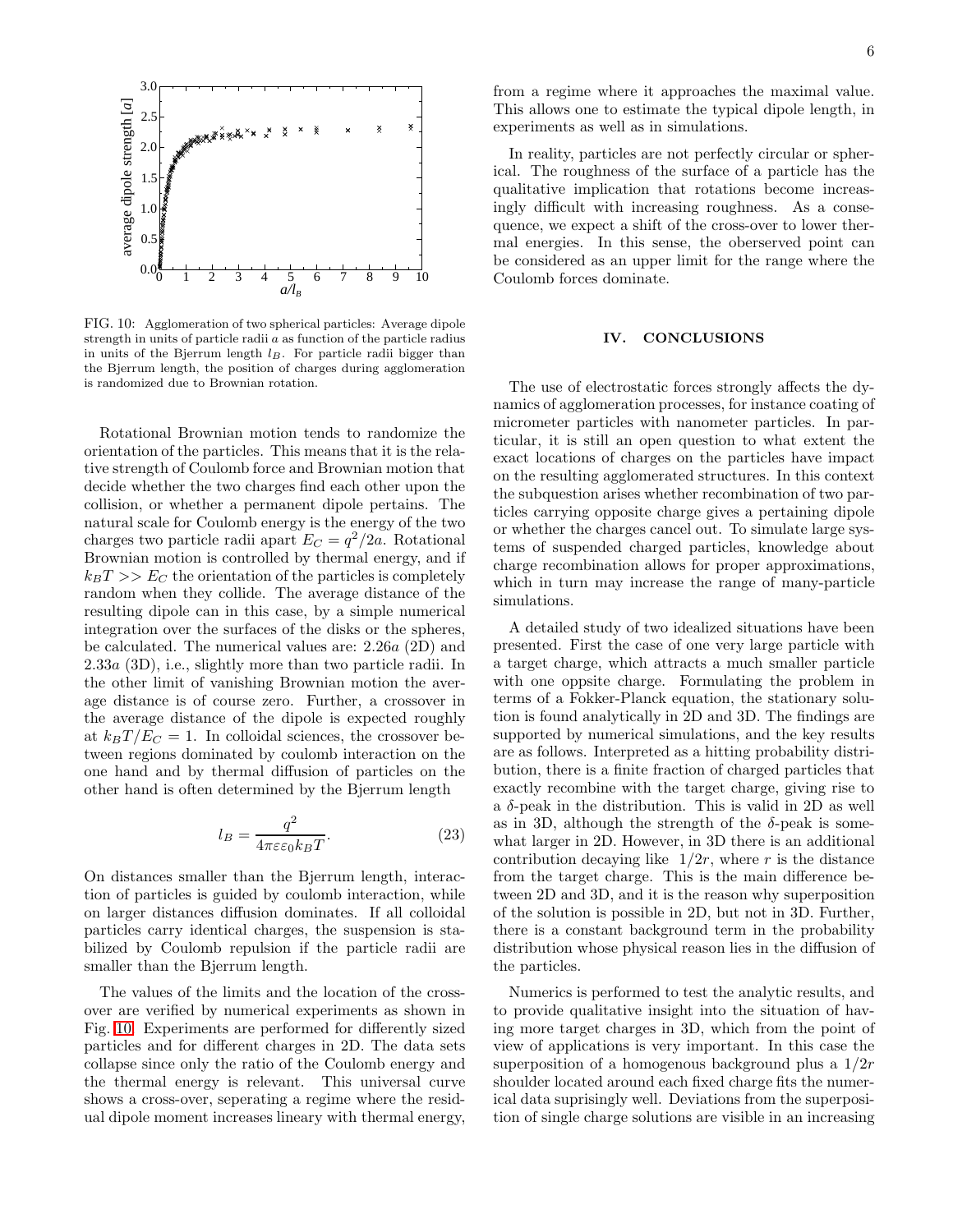strength of delta peaks. Thus, an increased number of fixed charges increases the probability for a compensation of fixed charges and incoming particles.

The second idealized situation is the study of two particles of equal size recombining. In this case the rotational degree of freedom is included. From physical reasoning and from simulation, we demonstrate that there is a cross-over when Coulomb energy equal to thermal energy. Larger thermal energies means a regime where dipoles are created with random distance. For lower thermal energies the average length of the dipole goes to zero in the limit, but for finite ratios of the energies, the average length increases rapidly with the energy ratio. This implies that for simulations or experiments in this range, the detailed localization of charges on the particles must be taken into account for a correct description of the physics.

#### Acknowledgements:

We thank S. Dammer, Z. Farkas, M. Linsenbühler, K.-E. Wirth, and D. Wolf for fruitful discussions. This work was supported by the German Science Foundation (DFG) within the research program "Verhalten Granularer Medien", project Hi/744.

### <span id="page-6-0"></span>APPENDIX A: SOLUTION OF THE FOKKER-PLANCK EQUATION IN TWO DIMENSIONS

<span id="page-6-2"></span>In order to solve the stationary Fokker-Planck equation

$$
\nabla^2 P - \vec{\nabla} P \cdot \vec{u} - P(\vec{\nabla} \cdot \vec{u}) = 0 \tag{A1}
$$

with  $\vec{u} = -\vec{r}/r^3$ , we consider a stationary flow of particles inserted at infinity and removed whenever they touch the wall (cf. Sec. [II B\)](#page-1-3). Let us first consider the two-dimensional case in the  $x, z$ -plane, where the  $z$ axis denotes the direction perpendicular to the surface of the grain (see Fig. [4\)](#page-2-0). Introducing polar coordinates  $z=r\cos\varphi$  and  $x=r\sin\varphi$  the gradient acting on a scalar  $f(r, \varphi)$  and the divergence of a vector field  $\vec{u}(r, \varphi)$  are given by

$$
\vec{\nabla}f = \vec{e}_r \cdot \frac{\partial f}{\partial r} + \vec{e}_\varphi \cdot \frac{1}{r} \frac{\partial f}{\partial \varphi}
$$
 (A2)

$$
\vec{\nabla} \cdot \vec{u} = \frac{\partial}{\partial r} u_r + \frac{1}{r} \frac{\partial}{\partial \varphi} u_\varphi + \frac{1}{r} u_r, \quad (A3)
$$

where the last term is due to the covariant derivative of vector fields in polar coordinates. In particular, the Laplacian is given by

$$
\nabla^2 = \frac{\partial^2}{\partial r^2} + \frac{1}{r^2} \frac{\partial^2}{\partial \varphi^2} + \frac{1}{r} \frac{\partial}{\partial r}.
$$
 (A4)

Inserting these expressions, the stationary Fokker-Planck equation with  $\vec{u} = \vec{r}/r^3$  reads

$$
\left(r^3 \frac{\partial^2}{\partial r^2} + r \frac{\partial^2}{\partial \varphi^2} + (r^2 + r) \frac{\partial}{\partial r} - 1\right) P(r, \varphi) = 0. \quad \text{(A5)}
$$

Using the Ansatz

$$
P(r, \varphi) = Q(\varphi) \cdot R(r) \tag{A6}
$$

one obtains two separate equations

<span id="page-6-1"></span>
$$
\left(\frac{\partial^2}{\partial \varphi^2} + \mathcal{C}\right) Q(\varphi) = 0 \quad \text{(A7)}
$$
\n
$$
\left(r^3 \frac{\partial^2}{\partial r^2} + (r^2 + r) \frac{\partial}{\partial r} - (1 + \mathcal{C}r)\right) R(r) = 0, \text{(A8)}
$$

where  $\mathcal C$  is the common eigenvalue. Symmetry requires that  $Q(\omega)$  is an even function, and the possible solutions of the angular equation [\(A7\)](#page-6-1) are given by

$$
Q(\varphi) = \cos(\omega \varphi) \quad \text{with} \quad C = \omega^2 . \tag{A9}
$$

As the absorbing wall at  $z=0$  imposes the boundary condition  $Q(-\pi/2) = Q(+\pi/2) = 0$  we have

$$
\omega=1,3,5,\ldots.
$$

Inserting  $C = \omega^2$  into equation [\(A8\)](#page-6-1) we find the solutions

$$
\omega = 1 : R(r) = Ar + B(r - 1)e^{1/r}
$$
  
\n
$$
\omega = 3 : R(r) = A(20r^3 + 8r^2 + r)
$$
  
\n
$$
+B(60r^3 - 36r^2 + 9r - 1)e^{1/r}
$$
  
\n
$$
\vdots
$$
  
\n
$$
\vdots
$$

In general these solutions are of the form

$$
A f_1(r) + B f_2(r) e^{1/r} , \qquad (A10)
$$

where  $f_1$  and  $f_2$  are polynomials of degree  $\omega$ .

Far away from the target charge the probability distribution  $P(r, \varphi)$  will not be influenced by the Coulomb force. Since it is assumed that particles are inserted homogenously at large distance, we therefore expect a linear asymptotic behavior

$$
P(x, z) \propto z
$$
 for  $z \to \infty$ . (A11)

Obviously this condition can only be satisfied for  $\omega = 1$ . Furthermore, since  $P$  must be positive for small  $r$ , we find  $B=0$ . Hence the solution of the two-dimensional Fokker-Planck equation simply reads

$$
P(x, z) = A \cdot z \tag{A12}
$$

<span id="page-6-3"></span>independent of the surface charge, where  $A$  is a normalization factor equal to the rate of inserted particles per unit area at the source plane. Setting  $A=1$  the corresponding probability current  $\vec{j} = P\vec{u} - \vec{\nabla}P$  for  $r>0$  is given by

$$
\vec{j} = -\frac{xz}{r^3} \vec{e}_x - \left(1 + \frac{z^2}{r^3}\right) \vec{e}_z . \tag{A13}
$$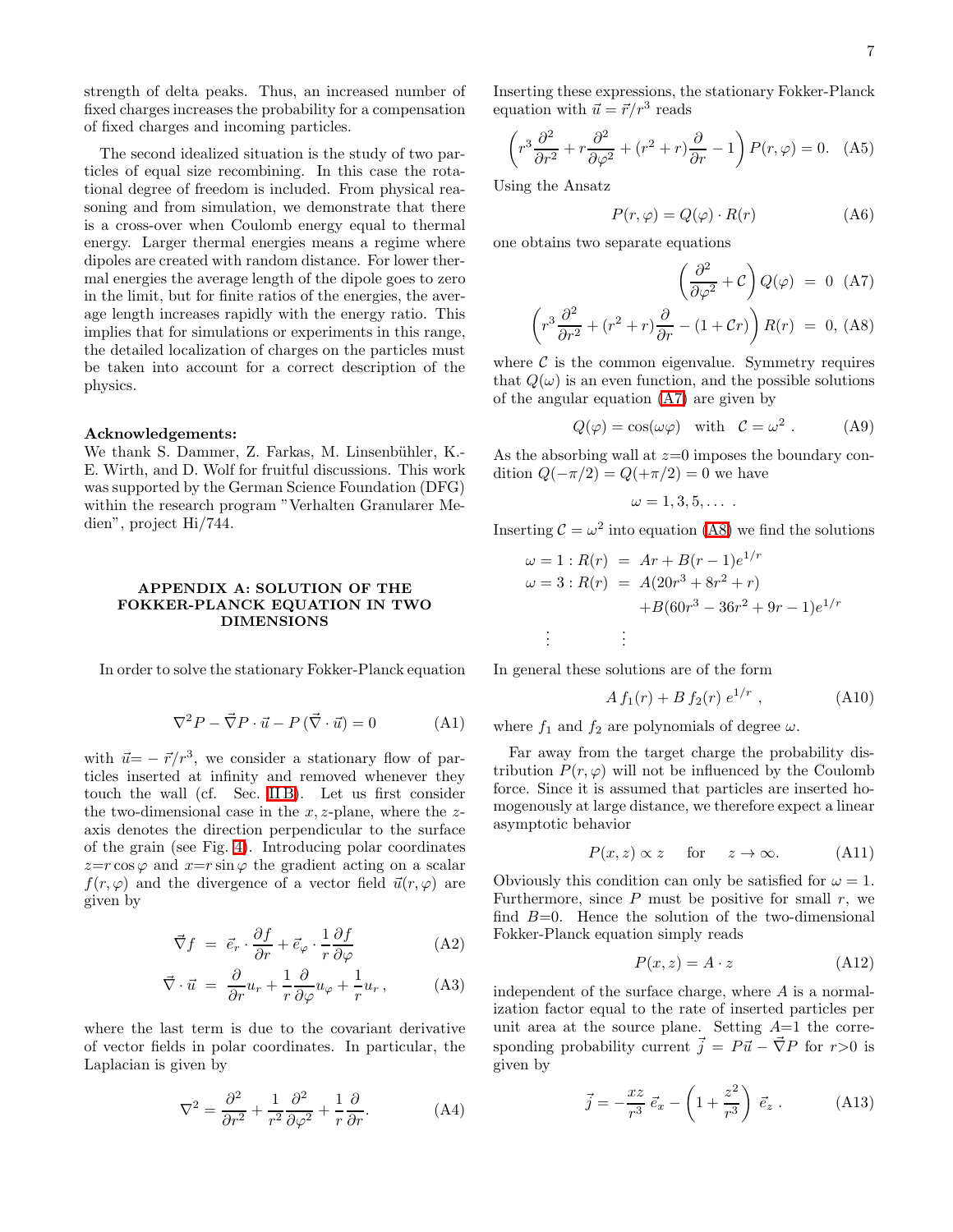# <span id="page-7-0"></span>APPENDIX B: SOLUTION OF THE FOKKER-PLANCK EQUATION IN THREE DIMENSIONS

Following the previous calculation, we solve the Fokker-Planck equation [\(A1\)](#page-6-2) by first transforming it to spherical coordinates

$$
x = r \sin \vartheta \cos \varphi
$$
  

$$
y = r \sin \vartheta \sin \varphi
$$
  

$$
z = r \cos \vartheta.
$$

In these coordinates the gradient acting on a scalar is given by

$$
\vec{\nabla}f = \vec{e}_r \cdot \frac{\partial f}{\partial r} + \vec{e}_{\vartheta} \cdot \frac{1}{r} \frac{\partial f}{\partial \vartheta} + \vec{e}_{\varphi} \cdot \frac{1}{r \sin \vartheta} \frac{\partial f}{\partial \varphi}
$$
 (B1)

while the Laplacian takes the form

$$
\nabla^2 = \frac{\partial^2}{\partial r^2} + \frac{2}{r} \frac{\partial}{\partial r} + \frac{1}{r^2} \frac{\partial^2}{\partial \vartheta^2} + \frac{1}{r^2 \tan \vartheta} \frac{\partial}{\partial \vartheta} + \frac{1}{r^2 \sin^2 \vartheta} \frac{\partial^2}{\partial \varphi^2}
$$
(B2)

Using again a separation ansatz

$$
P(r, \vartheta, \varphi) = R(r) \cdot Q(\vartheta, \varphi) , \qquad (B3)
$$

we are led to the equations

$$
\left(\frac{\partial^2}{\partial \vartheta^2} + \frac{1}{\tan \vartheta} \frac{\partial}{\partial \vartheta} + \frac{1}{\sin^2 \vartheta} \frac{\partial^2}{\partial \varphi^2} + \mathcal{C}\right) Q(\vartheta, \varphi) = 0 \text{ (B4)}
$$

$$
\left(r^2 \frac{\partial^2}{\partial r^2} + (2r+1)\frac{\partial}{\partial r} - \mathcal{C}\right) R(r) = 0 \text{ (B5)}
$$

As illustrated in Fig. [4](#page-2-0) the system is invariant under rotations around the z-axis. Thus, the solution will only depend on r and  $\vartheta$ , hence  $Q(\vartheta, \varphi) = Q(\vartheta)$ .

Solving the angular equation, the general solution can be expressed in terms of Legendre polynomials. However, for large  $r$  we expect the solution to be independent of the Coulomb field, i.e., linear in z. Therefore, the only solution of the angular equation, which satisfies the boundary condition  $Q(\pi/2) = 0$ , turns out to be  $Q(\vartheta) = \cos \vartheta$  with the eigenvalue  $\mathcal{C} = 2$ . The corresponding radial equation has the solution

$$
R(r) = A(2r + 1) + B(2r - 1) e^{1/r}.
$$
 (B6)

Since  $P(r, \vartheta, \varphi)$  has to be non-negative for small r the second term has to vanish, i.e.,  $B = 0$ . Choosing  $A = 1/2$ the physically meaningful solution reads:

$$
P = \left(1 + \frac{1}{2r}\right)r \cdot \cos \vartheta = \left(1 + \frac{1}{2r}\right)z \ . \tag{B7}
$$

<span id="page-7-3"></span>The corresponding probability current  $\vec{j} = P \vec{u} - \vec{\nabla} P$  for  $r > 0$  is given by

$$
\vec{j} = -\left(1 + \frac{1}{2r}\right)\vec{e}_z - \frac{(1+r)}{2}\frac{z}{r^4}\vec{r}.
$$
 (B8)

# APPENDIX C: FLUXLINES OF THE PROBABILITY CURRENT  $\vec{j}$

<span id="page-7-1"></span>In two dimensions the trajectories of the vector field [\(A13\)](#page-6-3) can be obtained by solving the differential equation

$$
\frac{dz}{dx} = \frac{r^3 + z^2}{xz},\tag{C1}
$$

leading to the solution

$$
z(x) = \pm \frac{x\sqrt{1 - (x + c)^2}}{x + c},
$$
 (C2)

where  $c$  is an integration constant labeling different curves. For the separatrix the slope at the origin

$$
\left. \frac{dz(x)}{dx} \right|_{x=0} = \pm \frac{\sqrt{1 - c^2}}{c} \tag{C3}
$$

vanishes, i.e.  $c = \pm 1$ . Selecting the physically meaningful branch the separatrix is given by

$$
z(x) = \frac{x\sqrt{x(2-x)}}{1-x}
$$
 (0 \le x < 1). (C4)

In three dimensions the separatrix can be calculated in the same way. Because of rotational invariance in the xyplane we set  $y = 0$  so that the trajectories of the vector field [\(B8\)](#page-7-3) obey the differential equation

$$
\frac{dz}{dx} = \frac{2r^4 + r^3 + (1+r)z^2}{(1+r)xz} ,
$$
 (C5)

where  $r^2 = x^2 + z^2$ , or equivalently

$$
\frac{dz}{dr} = \frac{2r^4 + r^3 + (1+r)z^2}{rz(2r^2 + 2r + 1)}.
$$
 (C6)

The solution reads

$$
z(r) = r\sqrt{\frac{C + 2r + 2r^2}{1 + 2r + 2r^2}} ,
$$
 (C7)

where C is an integration constant. Since  $z'(0)=0$  implies  $C=0$  the separatrix in original coordinates is given by

$$
z(x) = \frac{x\sqrt{2}}{2x^2 - 1} \sqrt{2(x^2 - x^4) + \sqrt{x^2 - x^4}}.
$$
 (C8)

# <span id="page-7-2"></span>APPENDIX D: PARTICLE DENSITY AT THE WALL

The main quantity of interest, which can be calculated from the probability density flux, is the distribution of the particles that hit the wall. Due to the rotational